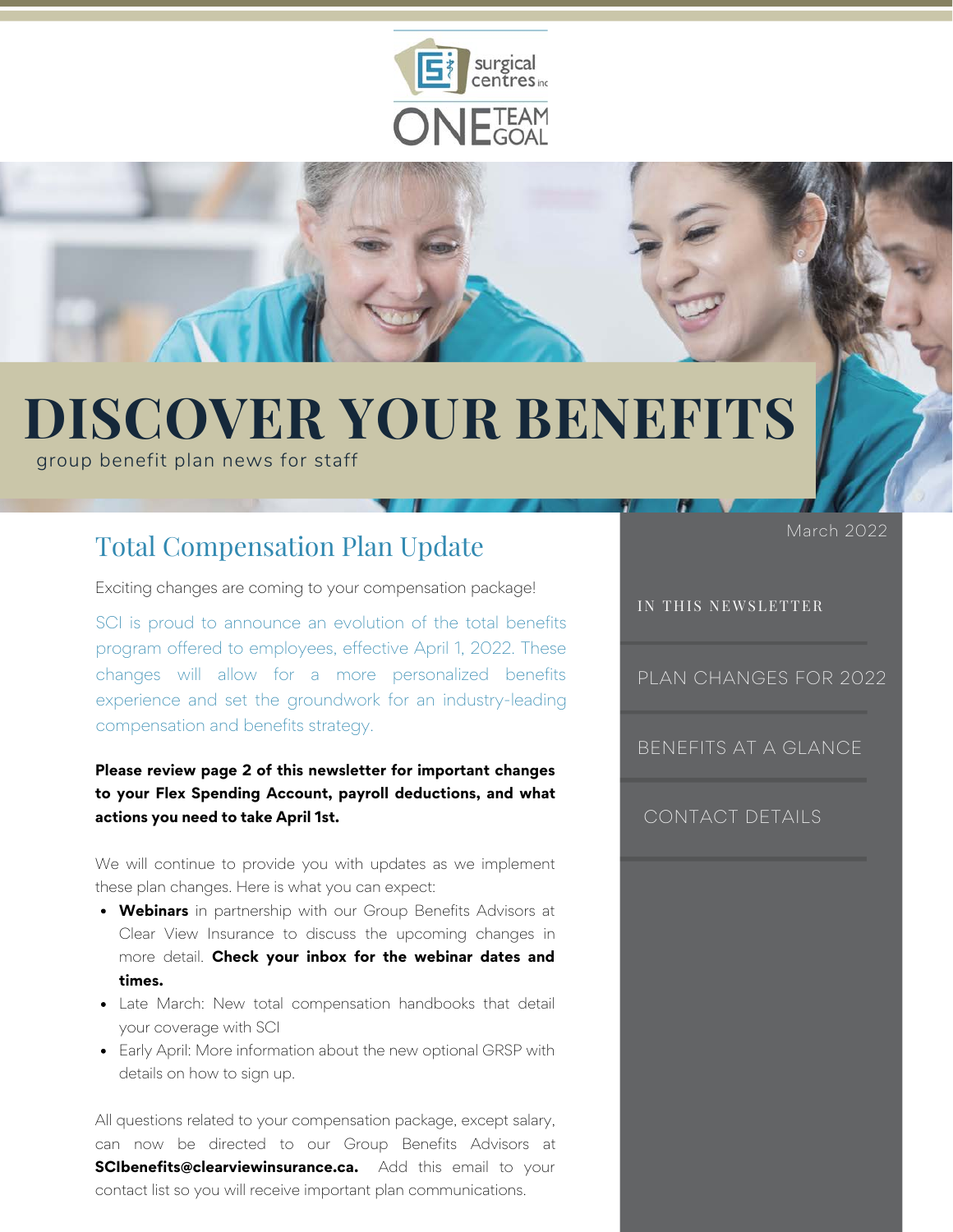## <span id="page-1-0"></span>Changes to Group Benefits Coverage

Effective April 1, 2022 the following changes will be introduced



#### **Changes to premium cost sharing \* New eligible wellness expenses \* New GRSP**

#### **To help employees make more of their Flex Spending Account, we are changing how health and dental premiums are paid.**

The intention of the Flex Spending Account is to give you the ability to customize your benefits to suit your unique needs, however for many permanent, full-time employees, health and dental premiums erode much of this flexibility.

Going forward, **SCI will be paying 80% of extended health and dental premiums instead of the current 50%**, and **the remaining 20% premium will be moved to a payroll deduction** instead of taken out of your flex spending. The increase in bi-weekly deductions will be as little as \$10 for those with single coverage and only \$35 for those with family coverage. Any deductions for "core benefits" (i.e. disability, critical illness, & life insurance), will remain.

#### **To help facilitate these changes, your Flex Spending is moving to monthly allocation.**

In order to facilitate these changes and offer greater flexibility for your spending dollars, Flex Spending amounts will be deposited to your account monthly, instead of annually. **You will still need to allocate your funds for the year among Health Spending, Wellness Spending, and RRSP at the beginning of each benefit year (April 1st)**

For example, if you were previously receiving \$1200 per year for your Flex Spending Account, you will now receive \$100 per month every month. The monthly amount you receive is divided, by percentage, based on your allocation selection at the beginning of the benefit year among the three flex spending categories.

#### **We are changing what can be claimed in wellness component of your Flex Spending.**

Your Flex Spending Account allows you to allocate funds among three spending categories: nontaxable Health expenses, taxable Wellness expenses, and group RRSP contributions. Currently under the Wellness spending category you can claim alternative practitioners, gym and fitness fees, sporting goods, transportation costs, and childcare services.

Effective April 1st, **continuing education costs, professional registration fees, gas/fuel expenses, and elective cosmetic procedures will be considered eligible** expenses to claim under the Wellness component of your Flex Spending Account.

#### **We're adding a Group Retirement Savings Program for your Flex RRSP allocations.**

Currently, any amounts that you allocate from your Flex Spending Account to RRSP contributions are paid as a lump sum amount deposited at the *end* of the fiscal year into your personal RRSP. The **new Group Retirement Savings Program** will allow for equal monthly deposits into your GRSP account starting at the *beginning* of the fiscal year. This will allow you to invest the funds much earlier, taking advantage of interest earnings on your allocations. This will also provide quicker access to your funds if [you choose to take advantage of the Home Buyers](https://www.canada.ca/en/revenue-agency/services/tax/individuals/topics/rrsps-related-plans/what-home-buyers-plan.html) Plan or [Life Long Learning Plan.](https://www.canada.ca/en/revenue-agency/services/tax/individuals/topics/rrsps-related-plans/lifelong-learning-plan.html)

The new GRSP is voluntary and gives you the option to contribute additional funds, beyond your Flex dollars, directly from payroll. For those that choose to participate, you will have access to powerful online investing tools as well as live telephone access to Certified Financial Planners.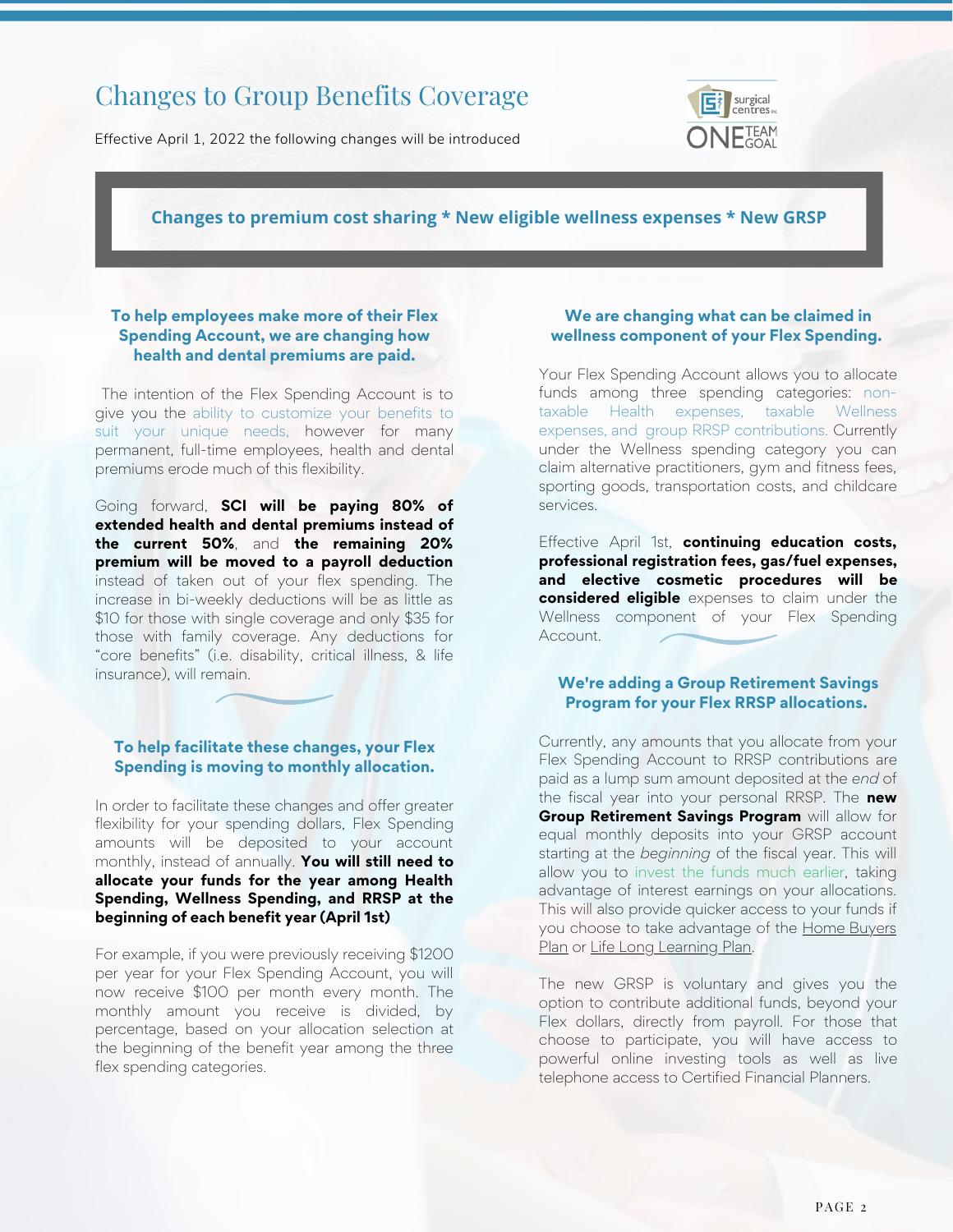## <span id="page-2-0"></span>Benefit Packages At A Glance

The SCI Total Compensation package includes your **salary**, a **Flex Spending Account**, and an **Employee Family Assistance Program**. Permanent, full-time employees are also eligible for **Core Plan coverage** and an **Extended Health & Dental group benefits** package through Chambers Plan.



 *(working at least 20 hours per week in a permanent position)*



#### flex spending account

Funds that can be used for a variety of health or wellness expenses, or contributed to a Group RRSP



#### employee assistance program

A robust program for employees and their family members to access 1-1 support, online courses and more



#### core plan coverage

Individual insurance and income protection: Life and AD&D, Short & Long Term Disability, Critical Illness insurance



#### extended health & dental plan

Paramedical and dental coverage, extended health insurance, as well as online tools and family resources

If you are a permanent employee working at least 20 hours per week and have not yet enrolled on the Core Plan, contact your Group Benefits Advisors **before April 29th** to enroll.

*Medical underwriting may be required.*